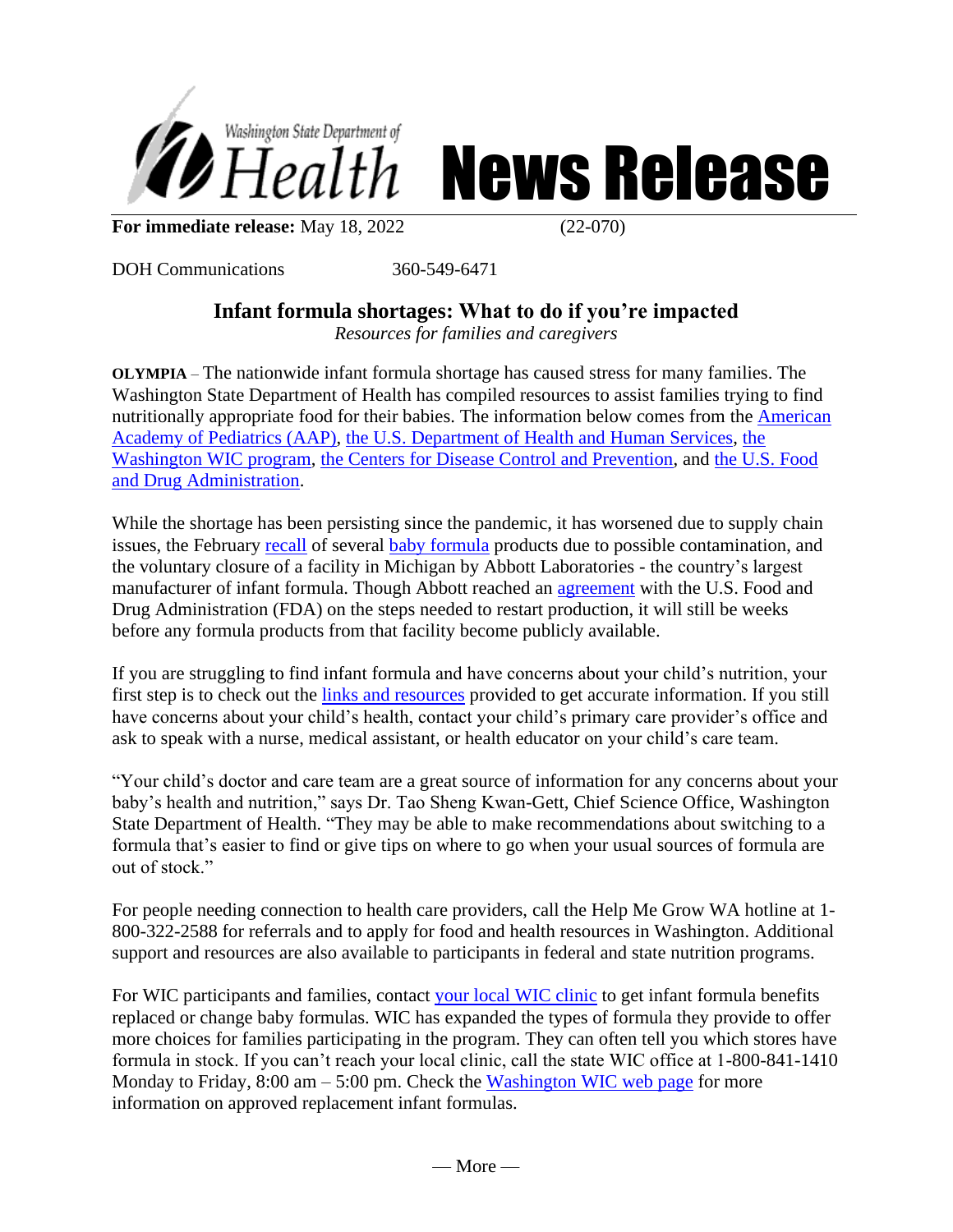## Page 2

For participants in Basic Food (SNAP), visit the **Parenthelp123** web page or call 1-800-322-2588.

In this urgent situation, the AAP says it's ok for most babies to switch to any available formula, including store brands, unless your baby is on a specific [extensively hydrolyzed](https://www.healthychildren.org/English/ages-stages/baby/formula-feeding/Pages/Choosing-an-Infant-Formula.aspx) or amino acidbased formula for certain medical conditions. Contact your child's primary care provider to ask about specialty formula alternatives.

Though it might be tempting to try to make homemade formula, the AAP cautions not to do this because formula recipes might not have enough vital nutrients or could contain too much salt or other elements that could be harmful to your baby.

Also, at the request of the FDA, [Abbott is releasing limited quantities of metabolic nutrition](https://abbott.mediaroom.com/2022-04-29-Abbott-to-Release-Metabolic-Nutrition-Formulas#:~:text=ABBOTT%20PARK%2C%20Ill.%2C%20April,Sturgis%2C%20Mich.%2C%20facility.)  [formulas](https://abbott.mediaroom.com/2022-04-29-Abbott-to-Release-Metabolic-Nutrition-Formulas#:~:text=ABBOTT%20PARK%2C%20Ill.%2C%20April,Sturgis%2C%20Mich.%2C%20facility.) that were previously on hold following Abbott's recall of some powder infant formulas from its Sturgis, Mich., facility. These products have been tested, are safe for distribution, and were not included in the recall. These products also require a medical referral. Patients, caregivers and healthcare professionals in need of these products should contact Abbott at +1- 800-881-0876 to provide necessary information.

If you suspect you have recalled formula on hand, you can check to see which formulas are recalled at [Washington WIC.](https://doh.wa.gov/you-and-your-family/wic/wic-foods/infant-formula)

Some additional tips to help with your infant formula search:

- Check smaller stores and drug stores or buy online from reputable distributors and pharmacies.
- Contact manufacturers directly:
	- o Gerber's [MyGerber Baby Expert](https://www.gerber.com/mygerber-baby-expert)  $\mathbb{R}$ [:](https://www.hhs.gov/disclaimer.html) reach a certified nutrition or lactation consultant by phone, text, Facebook Messenger, web chat, or video call, who can help you identify a similar formula that may be more readily available
	- o Abbott's Consumer Hotline: call 1-800-986-8540
	- o Abbott's urgent [product request line](https://abbottnutrition.com/metabolics)  $\mathbb{F}$ [:](https://www.hhs.gov/disclaimer.html) ask your OBGYN or your infant's pediatrician to submit an urgent product request by [downloading and completing](https://static.abbottnutrition.com/cms-prod/abbottnutrition-2016.com/img/22-PSN-C_Print-Metabolics_Urgent_Product_RequestForm_FA04a.pdf)  [the form](https://static.abbottnutrition.com/cms-prod/abbottnutrition-2016.com/img/22-PSN-C_Print-Metabolics_Urgent_Product_RequestForm_FA04a.pdf) - PDF
	- o Mead Johnson/Reckitt's Customer Service line: call 1-800 BABY-123 (222-9123)
- Check out community resources:
	- o [Locate your nearest Community Action Agency \(CAA\).](https://communityactionpartnership.com/find-a-cap/) Your neighborhood CAA may be able to provide you with formula or connect you with local agencies that have formula in stock.
	- o United Way's [2-1-1:](https://www.211.org/about-us/your-local-211) dial 2–1-1 to be connected to a community resource specialist affiliated with United Way who may be able to help you identify food pantries and other charitable sources of local infant formula and baby food.
	- o [Feeding America:](https://www.feedingamerica.org/find-your-local-foodbank) call your local food bank to ask whether they have infant formula and other supplies in stock.
	- o [Human Milk Banking Association of North America](https://www.hmbana.org/find-a-milk-bank/) (HMBANA): certain HMBANA-accredited milk banks are distributing donated breast milk to mothers in need; please note that some may require a prescription from a medical professional. Find an HMBANA[-accredited milk bank.](https://www.hmbana.org/find-a-milk-bank/)